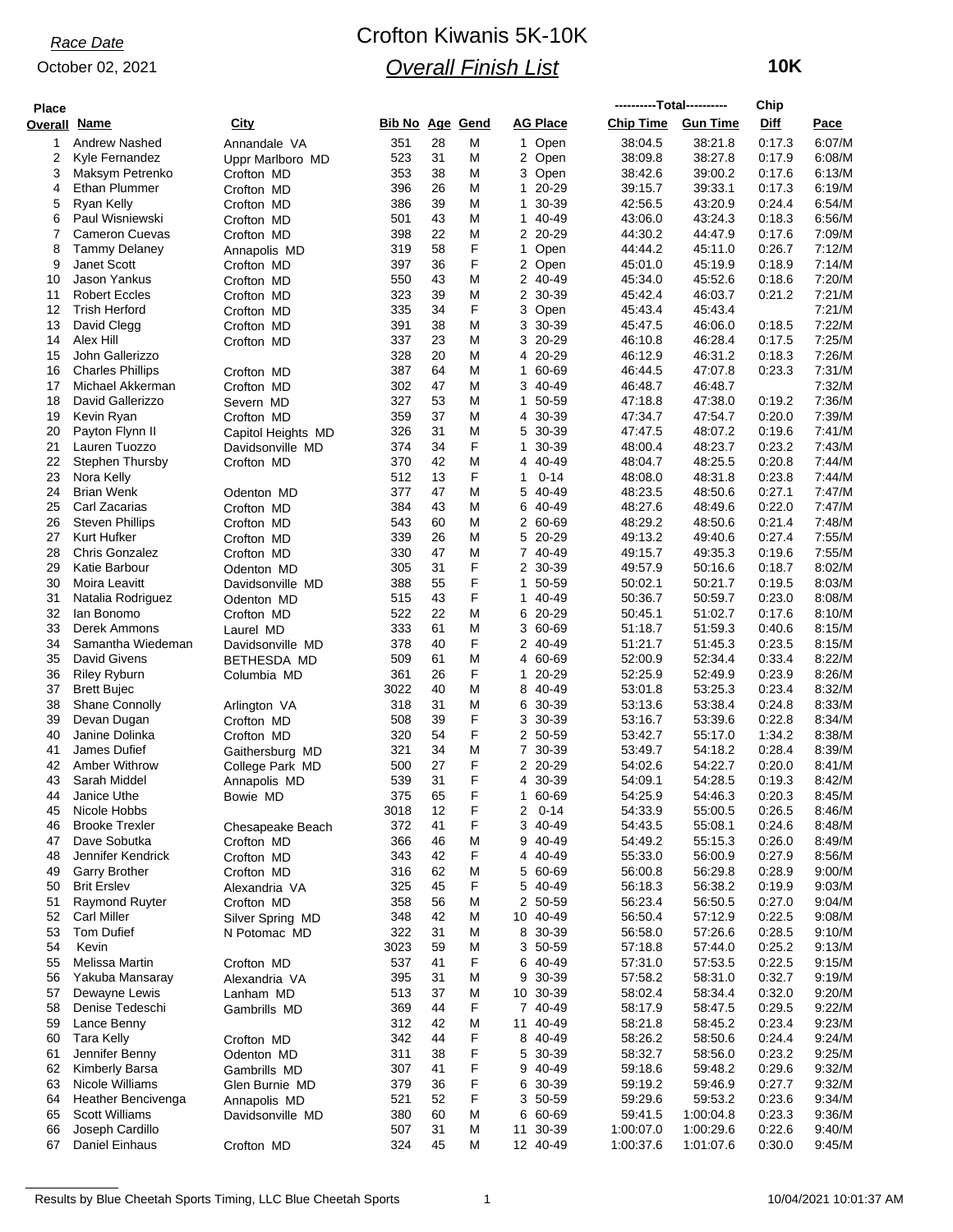### *Race Date*

#### October 02, 2021

# Crofton Kiwanis 5K-10K *Overall Finish List*

 **10K**

| <b>Place</b> |                                      |                            |                        |    |   |                |                 | ----------Total---------- |                 | Chip        |         |
|--------------|--------------------------------------|----------------------------|------------------------|----|---|----------------|-----------------|---------------------------|-----------------|-------------|---------|
| Overall      | <u>Name</u>                          | <u>City</u>                | <b>Bib No Age Gend</b> |    |   |                | <b>AG Place</b> | <b>Chip Time</b>          | <b>Gun Time</b> | <b>Diff</b> | Pace    |
| 68           | Ken Bassett                          | Davidsonville MD           | 518                    | 61 | M |                | 7 60-69         | 1:00:43.1                 | 1:01:12.5       | 0.29.3      | 9:46/M  |
| 69           | James Bordewisch                     | Davidsonville MD           | 313                    | 49 | M |                | 13 40-49        | 1:00:43.2                 | 1:01:12.1       | 0:28.8      | 9:46/M  |
| 70           | Megan Barbour                        | Crofton MD                 | 517                    | 37 | F | $\overline{7}$ | 30-39           | 1:00:59.8                 | 1:01:23.9       | 0.24.0      | 9:48/M  |
| 71           | Renee Von Behren                     | Crofton MD                 | 376                    | 59 | F | 4              | 50-59           | 1:01:15.4                 | 1:01:43.2       | 0:27.8      | 9.51/M  |
| 72           | Horace Franklin                      |                            | 3029                   | 41 | M |                | 14 40-49        | 1:01:26.4                 | 1:03:03.4       | 1:37.0      | 9.53/M  |
| 73           | Erica Franklin                       |                            | 3030                   | 35 | F |                | 8 30-39         | 1:01:26.5                 | 1:03:03.5       | 1:37.0      | 9.53/M  |
| 74           | James Roberts                        | Bowie MD                   | 356                    | 70 | M | $\mathbf{1}$   | 70-99           | 1:01:46.0                 | 1:02:09.6       | 0:23.6      | 9:56/M  |
| 75           | Jason Pometto                        | Bowie MD                   | 354                    | 40 | M |                | 15 40-49        | 1:01:49.4                 | 1:02:11.6       | 0.22.1      | 9:56/M  |
| 76           | <b>Ronald Schmidt</b>                | Falls Church VA            | 390                    | 49 | M |                | 16 40-49        | 1:01:52.5                 | 1:02:16.0       | 0:23.5      | 9.57/M  |
| 77           | <b>Adrion Batson</b>                 | Bowie MD                   | 308                    | 46 | M |                | 17 40-49        | 1:01:56.9                 | 1:02:17.7       | 0:20.7      | 9:58/M  |
| 78           | Larry Puglisi                        | Odenton MD                 | 506                    | 67 | M | 8              | 60-69           | 1:03:21.3                 | 1:03:51.4       | 0:30.0      | 10:11/M |
| 79           | Jennifer Kenney                      | Gambrills MD               | 344                    | 43 | F |                | 10 40-49        | 1:03:21.7                 | 1:03:52.2       | 0:30.5      | 10:11/M |
| 80           | Greyford Hunter                      | Crofton MD                 | 393                    | 44 | M |                | 18 40-49        | 1:04:12.6                 | 1:04:42.6       | 0:30.0      | 10:19/M |
| 81           | <b>Antione Brooks</b>                | Cambridge MD               | 315                    | 37 | M |                | 12 30-39        | 1:04:24.7                 | 1:04:46.8       | 0:22.0      | 10:21/M |
| 82           | Regan Lonchena                       | Crofton MD                 | 533                    | 38 | F | 9              | 30-39           | 1:05:18.8                 | 1:05:44.2       | 0:25.3      | 10:30/M |
| 83           | Tami Beyer                           |                            | 3020                   | 44 | F | 11             | 40-49           | 1:05:19.0                 | 1:05:44.0       | 0.24.9      | 10:30/M |
| 84           | Nat Wood                             |                            | 549                    | 51 | M | 4              | 50-59           | 1:05:27.6                 | 1:06:00.5       | 0:32.8      | 10:31/M |
| 85           | <b>Chris Gress</b>                   | Crofton MD                 | 503                    | 47 | M |                | 19 40-49        | 1:05:27.8                 | 1:06:00.6       | 0:32.8      | 10:31/M |
| 86           | Sarah Bell                           | Crofton MD                 | 310                    | 46 | F |                | 12 40-49        | 1:05:28.5                 | 1:06:00.6       | 0.32.1      | 10:32/M |
| 87           | <b>Cathy Gress</b>                   | Crofton MD                 | 502                    | 48 | F |                | 13 40-49        | 1:05:29.0                 | 1:06:00.2       | 0.31.1      | 10:32/M |
| 88           | <b>Michele Givens</b>                | Bethesda MD                | 510                    | 60 | F |                | 2 60-69         | 1:05:47.8                 | 1:06:21.6       | 0:33.7      | 10:35/M |
| 89           | <b>Todd Leavitt</b>                  |                            | 389                    | 57 | M | 5              | 50-59           | 1:06:00.6                 | 1:06:25.6       | 0:25.0      | 10:37/M |
| 90           | Jodie Hogan                          | Deale MD                   | 338                    | 44 | F |                | 14 40-49        | 1:07:15.1                 | 1:07:43.3       | 0.28.1      | 10:49/M |
| 91           | Nick Royce                           | Odenton MD                 | 357                    | 28 | M |                | 7 20-29         | 1:07:17.6                 | 1:07:44.3       | 0:26.7      | 10:49/M |
| 92           | Tom Wilson                           | Gambrills MD               | 382                    | 28 | M | 8              | 20-29           | 1:07:17.7                 | 1:07:44.4       | 0:26.7      | 10:49/M |
| 93           | Kushma Suryabangsi                   | Crofton MD                 | 368                    | 33 | F |                | 10 30-39        | 1:08:05.7                 | 1:08:31.8       | 0.26.0      | 10:57/M |
| 94           | John Trageser                        | Odenton MD                 | 371                    | 64 | M | 9              | 60-69           | 1:08:25.0                 | 1:08:50.7       | 0:25.7      | 11:00/M |
| 95           | Mary Fogarty                         | Crofton MD                 | 399                    | 42 | F |                | 15 40-49        | 1:08:38.6                 | 1:09:03.5       | 0:24.8      | 11:02/M |
| 96           | Erin Mitchell                        | Crofton MD                 | 349                    | 33 | F | 11             | 30-39           | 1:09:32.1                 | 1:09:58.9       | 0:26.7      | 11:11/M |
| 97           | <b>Tony Graczyk</b>                  | Crofton MD                 | 332                    | 45 | M |                | 20 40-49        | 1:09:38.3                 | 1:10:09.2       | 0:30.8      | 11:12/M |
| 98           | John Jacob                           | Washington DC              | 340                    | 44 | M | 21             | 40-49           | 1:09:40.8                 | 1:10:09.5       | 0:28.7      | 11:12/M |
| 99           | <b>Rachel Tribble</b>                | Glenwood MD                | 373                    | 51 | F | 5              | 50-59           | 1:09:59.2                 | 1:10:31.0       | 0:31.8      | 11:15/M |
| 100          | <b>Hillary Regan</b>                 | Laurel MD                  | 355                    | 50 | F | 6              | 50-59           | 1:09:59.4                 | 1:10:31.5       | 0.32.1      | 11:15/M |
| 101          | Pey-Schuan Jian                      | Crofton MD                 | 341                    | 57 | M | 6              | 50-59           | 1:10:03.7                 | 1:10:23.3       | 0:19.5      | 11:16/M |
| 102          | Amanda Colee                         | Lusby MD                   | 317                    | 23 | F | 3              | 20-29           | 1:10:25.2                 | 1:10:53.8       | 0:28.5      | 11:19/M |
| 103          | Amy Riemer                           | Crofton MD                 | 544                    | 45 | F |                | 16 40-49        | 1:11:06.6                 | 1:11:28.7       | 0:22.1      | 11:26/M |
| 104          | John Pope                            | Odenton MD                 | 514                    | 49 | M |                | 22 40-49        | 1:12:07.6                 | 1:12:36.0       | 0:28.3      | 11:36/M |
| 105          | Meredith Kulikowski                  | Laurel MD                  | 347                    | 40 | F |                | 17 40-49        | 1:12:25.0                 | 1:12:58.0       | 0:32.9      | 11:39/M |
| 106          | Crystal Holmes                       |                            | 511                    | 33 | F |                | 12 30-39        | 1:12:43.3                 | 1:13:04.3       | 0:20.9      | 11:42/M |
| 107          | <b>Bruce Soyars</b>                  | Edgewater MD<br>Crofton MD | 367                    | 71 | M |                | 2 70-99         | 1:18:38.0                 | 1:19:09.8       | 0:31.7      | 12:39/M |
| 108          | Reggie Haseltine                     |                            | 334                    | 71 | M | 3              | 70-99           | 1:18:41.6                 | 1:19:15.0       | 0:33.3      | 12:39/M |
| 109          | Kayla Barrett                        | Crofton MD                 | 306                    | 26 | F | 4              | 20-29           | 1:23:58.7                 | 1:24:27.0       | 0:28.3      | 13:30/M |
| 110          |                                      | Crofton MD                 | 301                    | 39 | F |                | 13 30-39        | 1:24:18.9                 | 1:24:55.0       | 0.36.1      | 13:33/M |
| 111          | Candice Ahwah Gonzalez Brandywine MD |                            | 346                    | 79 | M |                | 4 70-99         | 1:31:03.2                 | 1:31:35.0       | 0:31.8      | 14:38/M |
| 112          | John Koletty                         | Pasadena MD                | 360                    | 46 | F |                | 18 40-49        | 1:34:42.1                 |                 | 0:33.8      | 15:14/M |
| 113          | Mary Meghan Ryan                     | Gambrills MD               |                        | 36 | F |                |                 |                           | 1:35:16.0       |             |         |
|              | Kelly Wilson                         | Crofton MD                 | 381                    |    |   |                | 14 30-39        | 1:34:48.7                 | 1:35:16.0       | 0:27.2      | 15:15/M |
| 114          | <b>Hal Sheldon</b>                   | Crofton MD                 | 363                    | 79 | M |                | 5 70-99         | 1:34:54.9                 | 1:35:16.0       | 0:21.0      | 15:16/M |

Results by Blue Cheetah Sports Timing, LLC Blue Cheetah Sports 2 10/04/2021 10:01:38 AM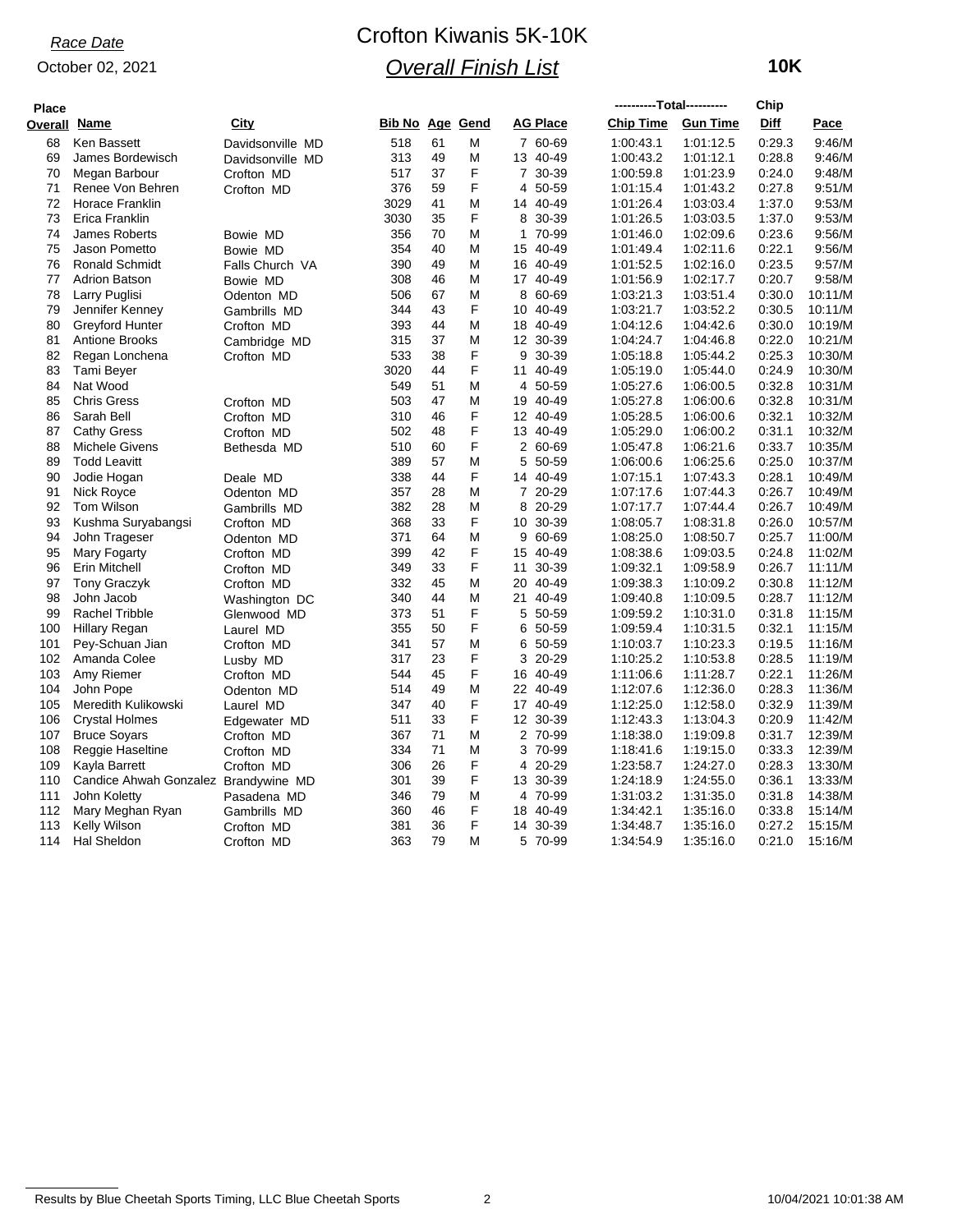## *Race Date*

#### October 02, 2021

## Crofton Kiwanis 5K-10K *Overall Finish List*

 **5K**

| <b>Place</b> |                                    |                                   |                        |                |        |                          | ----------Total---------- |                    | Chip             |                    |
|--------------|------------------------------------|-----------------------------------|------------------------|----------------|--------|--------------------------|---------------------------|--------------------|------------------|--------------------|
| Overall      | <u>Name</u>                        | City                              | <b>Bib No Age Gend</b> |                |        | <b>AG Place</b>          | <b>Chip Time</b>          | <b>Gun Time</b>    | <b>Diff</b>      | <u>Pace</u>        |
| 1            | Campbell Gilleneau                 |                                   | 3024                   | 14             | M      | 1 Open                   | 23:16.0                   | 24:30.4            | 1:14.4           | 7:16/M             |
| 2            | Nicholas Haley                     | Oak Harbor WA                     | 526                    | 27             | M      | 2 Open                   | 24:44.7                   | 25:59.3            | 1:14.6           | 7:44/M             |
| 3            | Eric Oliver                        | Middle River MD                   | 352                    | 40             | Μ      | 3 Open                   | 25:07.6                   | 25:07.6            |                  | 7:51/M             |
| 4            | Megan Williams                     | Crofton MD                        | 478                    | 34             | F      | Open<br>1.               | 25:10.8                   | 26:28.3            | 1:17.4           | 7:52/M             |
| 5            | <b>Will Breslin</b>                | Crofton MD                        | 314                    | 35             | M      | 1.<br>30-39              | 26:02.9                   | 27:22.2            | 1:19.2           | 8:08/M             |
| 6<br>7       | Adam McCaffrey<br>Jordan Gellineau | Crofton MD                        | 492<br>3025            | 33<br>10       | M<br>M | 2 30-39<br>$0 - 14$<br>1 | 26:15.2<br>26:32.1        | 27:36.2<br>27:46.7 | 1:20.9<br>1:14.6 | 8:12/M<br>8:18/M   |
| 8            | Jack McCabe                        | Crofton MD                        | 538                    | 22             | M      | 20-29<br>$\mathbf 1$     | 26:41.2                   | 27:59.5            | 1:18.3           | 8:20/M             |
| 9            | Jack Gagnier                       |                                   | 525                    | 14             | M      | 2<br>$0 - 14$            | 27:14.4                   | 28:29.7            | 1:15.2           | 8:31/M             |
| 10           | Andrea Psimer                      |                                   | 3027                   | 39             | F      | 2<br>Open                | 27:20.7                   | 28:36.7            | 1:15.9           | 8:33/M             |
| 11           | <b>Avery Weston</b>                |                                   | 3026                   | 33             | Μ      | 3 30-39                  | 27:22.3                   | 28:38.2            | 1:15.8           | 8:33/M             |
| 12           | Glenn Smith                        |                                   | 448                    | 50             | M      | 50-59<br>1               | 27:43.8                   | 28:17.2            | 0:33.3           | 8:40/M             |
| 13           | Michael Graham                     | Crofton MD                        | 415                    | 44             | M      | 40-49<br>1               | 28:08.4                   | 29:25.6            | 1:17.2           | 8:48/M             |
| 14           | Kj Lark                            |                                   | 489                    | 10             | M      | 3<br>$0 - 14$            | 28:39.3                   | 29:57.3            | 1:18.0           | 8:57/M             |
| 15           | Michael Squibb                     | Crofton MD                        | 477                    | 36             | M      | 30-39<br>4               | 28:45.6                   | 30:12.6            | 1:27.0           | 8:59/M             |
| 16           | Zane Garcia                        |                                   | 465                    | 28             | M      | 2<br>20-29               | 29:13.6                   | 30:38.5            | 1:24.9           | 9:08/M             |
| 17           | Abby Williams<br>Kathleen MacKey   |                                   | 547<br>535             | 16<br>41       | F<br>F | 3<br>Open<br>1.          | 29:24.6<br>30:00.4        | 30:47.1<br>31:16.6 | 1:22.5<br>1:16.2 | 9:11/M<br>9:23/M   |
| 18<br>19     | <b>Bill Andrews</b>                | Gambrills MD<br>Upper Marlboro MD | 400                    | 68             | M      | 40-49<br>1 60-69         | 30:24.9                   | 30:55.7            | 0:30.7           | 9:30/M             |
| 20           | Karen Kalber                       |                                   | 3032                   | 56             | F      | 50-59<br>1               | 30:32.1                   | 31:50.1            | 1:17.9           | 9:33/M             |
| 21           | Erin Rhoades                       |                                   | 3017                   | 32             | F      | 30-39<br>1.              | 30:32.2                   | 31:50.0            | 1:17.7           | 9:33/M             |
| 22           | <b>Dennis Swartzel</b>             | Bowie MD                          | 493                    | 58             | M      | 2 50-59                  | 30:35.1                   | 31:05.9            | 0:30.7           | 9:33/M             |
| 23           | Rachael Hammond                    | Fort Meade MD                     | 417                    | 32             | F      | 2 30-39                  | 30:50.8                   | 32:16.0            | 1:25.2           | 9:38/M             |
| 24           | Maura Martin                       | Crownsville MD                    | 536                    | 57             | F      | 2 50-59                  | 31:44.1                   | 32:59.6            | 1:15.5           | 9:55/M             |
| 25           | Kathryn Martin                     |                                   | 3021                   | 29             | F      | 1<br>20-29               | 31:44.1                   | 32:59.5            | 1:15.3           | 9:55/M             |
| 26           | Alan Murray                        |                                   | 3031                   | 59             | M      | 3<br>50-59               | 32:07.0                   | 33:25.3            | 1:18.2           | 10:02/M            |
| 27           | Zachary Luhman                     | Crofton MD                        | 430                    | 40             | M      | 2 40-49                  | 32:37.3                   | 34:02.4            | 1:25.0           | 10:12/M            |
| 28           | Mike Gentine                       | Crofton MD                        | 414                    | 40             | M      | 3<br>40-49               | 32:39.9                   | 34.07.4            | 1:27.5           | 10:12/M            |
| 29           | James Kitchin                      | Crofton MD                        | 345                    | 36             | M      | 5<br>30-39               | 33:28.2                   | 34:51.0            | 1:22.8           | 10:28/M            |
| 30           | Hunter Hsieh                       |                                   | 472                    | 7              | M      | 4<br>$0 - 14$            | 33:30.1                   | 34:54.7            | 1:24.6           | 10:28/M            |
| 31           | Colin Mackey                       |                                   | 3028                   | 10             | M      | $0 - 14$<br>5            | 33:42.2                   | 34:58.1            | 1:15.9           | 10:32/M            |
| 32<br>33     | Kouhei Craft<br>Jacquie Langworthy | Crofton MD<br>Crofton MD          | 480<br>505             | 32<br>41       | M<br>F | 6<br>30-39<br>2 40-49    | 33:42.2<br>33:43.7        | 34:57.6<br>35:21.9 | 1:15.3<br>1:38.1 | 10:32/M<br>10:32/M |
| 34           | <b>Richard Schroeder</b>           | Winthrop MA                       | 446                    | 67             | M      | 2 60-69                  | 33.46.1                   | 35:07.8            | 1:21.7           | 10:33/M            |
| 35           | James MacKey                       |                                   | 534                    | 40             | M      | 4 40-49                  | 33:48.1                   | 35:04.4            | 1:16.2           | 10:34/M            |
| 36           | Lauren Kitchin                     | Crofton MD                        | 530                    | 35             | F      | 30-39<br>3               | 34:05.6                   | 35:26.6            | 1:21.0           | 10:39/M            |
| 37           | Ray Moody                          | Riva MD                           | 432                    | 65             | M      | 3<br>60-69               | 34:13.3                   | 35:37.9            | 1:24.6           | 10:42/M            |
| 38           | Sarah Cruz                         | Crofton MD                        | 463                    | 37             | F      | 30-39<br>4               | 34:17.1                   | 35:42.0            | 1:24.9           | 10:43/M            |
| 39           | Jason Thomas                       | Crofton MD                        | 456                    | 46             | M      | 40-49<br>5               | 34:19.8                   | 35.43.4            | 1:23.6           | 10:44/M            |
| 40           | Delaney Hyland                     |                                   | 527                    | 13             | F      | 1<br>$0 - 14$            | 34:20.0                   | 35:39.9            | 1:19.9           | 10:44/M            |
| 41           | Leslie Mummert                     | Bowie MD                          | 482                    | 47             | F      | 3<br>40-49               | 34:20.4                   | 35:41.1            | 1:20.6           | 10:44/M            |
| 42           | <b>Brandon Klein</b>               |                                   | 531                    | 36             | M      | 30-39<br>7               | 34:35.1                   | 35:56.8            | 1:21.6           | 10:48/M            |
| 43           | Devan Frazier                      | Fort Meade MD                     | 524                    | 28             | Μ      | 3 20-29                  | 34:37.0                   | 35:56.7            | 1:19.6           | 10:49/M            |
| 44<br>45     | Natasha Ezerski<br>Tim Lemke       | Bowie MD<br>Odenton MD            | 494<br>497             | 46<br>42       | F<br>M | 440-49<br>6<br>40-49     | 34:50.5<br>34:50.7        | 35.48.3<br>35:47.9 | 0.57.7<br>0.57.1 | 10:53/M<br>10:53/M |
| 46           | Sean McDonough                     | Edgewater MD                      | 495                    | 27             | M      | 4 20-29                  | 34:50.7                   | 35:48.2            | 0:57.5           | 10:53/M            |
| 47           | Alex Tougas                        | Annapolis MD                      | 458                    | 29             | M      | 5<br>20-29               | 35:15.9                   | 35:15.9            |                  | 11:01/M            |
| 48           | Stephanie Beierle                  | Norwalk CT                        | 520                    | 35             | F      | 30-39<br>5               | 35:17.7                   | 36:39.6            | 1:21.9           | 11:02/M            |
| 49           | Peter Beierle                      | Crofton MD                        | 519                    | 33             | M      | 30-39<br>8               | 35:18.3                   | 36:39.6            | 1:21.3           | 11:02/M            |
| 50           | Nolan Kehs                         |                                   | 424                    | 13             | M      | 6<br>$0 - 14$            | 35:32.6                   | 36:55.0            | 1:22.4           | 11:06/M            |
| 51           | <b>Brian Kehs</b>                  | Crofton MD                        | 423                    | 49             | M      | 7 40-49                  | 35:34.2                   | 36.56.4            | 1:22.2           | 11:07/M            |
| 52           | <b>Stacey Smith</b>                | Arnold MD                         | 451                    | 43             | F      | 5<br>40-49               | 35:40.2                   | 37:09.6            | 1:29.3           | 11:09/M            |
| 53           | Parker Hsieh                       |                                   | 474                    | 7              | M      | $0 - 14$<br>7            | 35:41.7                   | 37:06.5            | 1:24.7           | 11:09/M            |
| 54           | Kristin Hsieh                      | Crofton MD                        | 473                    | 35             | F      | 6 30-39                  | 35:41.7                   | 37:06.4            | 1:24.7           | 11:09/M            |
| 55           | <b>Matthew Smith</b>               |                                   | 449                    | 42             | M      | 40-49<br>8               | 35:42.2                   | 37:11.3            | 1:29.1           | 11:09/M            |
| 56<br>57     | Gloria Wagoner<br>Nicholas Sabo    | Columbia MD<br>Edgewater MD       | 546<br>499             | 40<br>34       | F<br>M | 6<br>40-49<br>30-39<br>9 | 35:53.0<br>36:11.3        | 37:20.6<br>37:10.6 | 1:27.6<br>0:59.2 | 11:13/M<br>11:19/M |
| 58           | Jennifer Stelmach                  | Annapolis MD                      | 496                    | 51             | F      | 3 50-59                  | 36:11.4                   | 37:10.4            | 0:58.9           | 11:19/M            |
| 59           | David Slomkowski                   | Cockeysville MD                   | 498                    | 52             | M      | 4 50-59                  | 36:12.6                   | 37:10.8            | 0:58.2           | 11:19/M            |
| 60           | Laura Jarvis                       | Crofton MD                        | 487                    | 34             | F      | 7 30-39                  | 36:22.3                   | 37:45.9            | 1:23.5           | 11:22/M            |
| 61           | Bj Diamond                         | Crofton MD                        | 408                    | 58             | M      | 5<br>50-59               | 36:37.1                   | 37:58.1            | 1:20.9           | 11:27/M            |
| 62           | Carol Diamond                      | Crofton MD                        | 409                    | 54             | F      | 4 50-59                  | 36:37.2                   | 37:58.0            | 1:20.7           | 11:27/M            |
| 63           | <b>Michael Cruz</b>                |                                   | 464                    | 40             | M      | 40-49<br>9               | 36:41.0                   | 38:06.7            | 1:25.6           | 11:28/M            |
| 64           | Mira Pry                           | Crofton MD                        | 462                    | 11             | F      | 2<br>$0 - 14$            | 37:06.9                   | 38:26.8            | 1:19.8           | 11:36/M            |
| 65           | <b>Audrey Mummert</b>              |                                   | 481                    | 13             | F      | 3<br>$0 - 14$            | 37:26.5                   | 38.46.8            | 1:20.2           | 11:42/M            |
| 66           | Jackson Hartman                    |                                   | 470                    | $\overline{7}$ | M      | 8<br>$0 - 14$            | 37:47.1                   | 39:04.4            | 1:17.2           | 11:48/M            |
| 67           | Laura Hartman                      | Crofton MD                        | 471                    | 37             | F      | 8 30-39                  | 37:47.9                   | 39:04.9            | 1:17.0           | 11:49/M            |